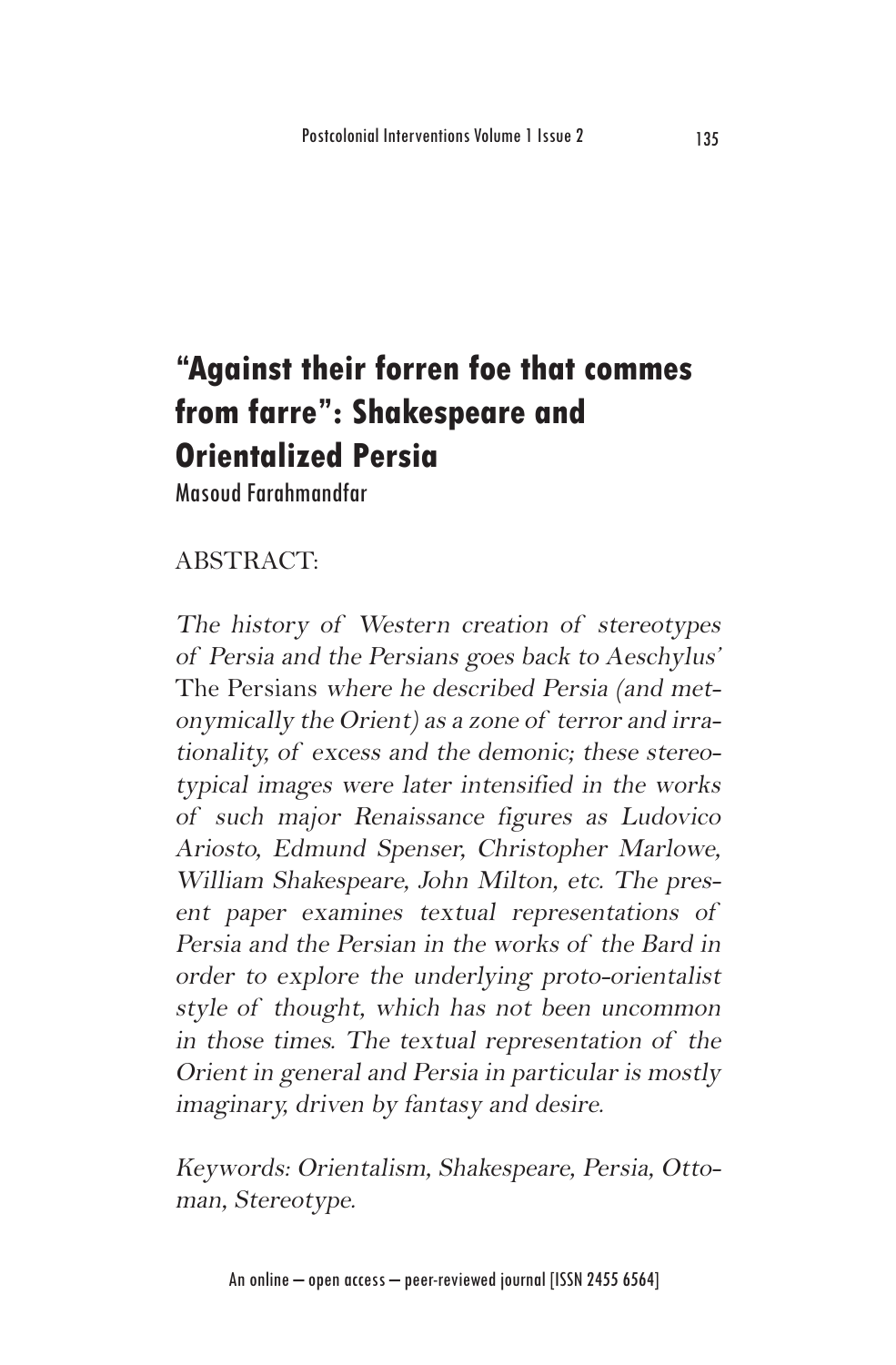### I. Prologue

Shakespeare's plays have been keenly receptive of postcolonial readings, the Bard having dealt with many of the key concepts of postcolonial theory such as identity, race, and otherness ahead of most early modern authors. Many Shakespeare scholars have explored the concepts of race and otherness in plays as diverse as Titus Andronicus (Aaron), Antony and Cleopatra (Cleopatra), The Merchant of Venice (Shylock and the Prince of Morocco), Othello (the Moor), etc; however, the present paper aims to examine the representation(s) of yet another of these keywords—namely, the Orient in general and Persia in particular. A major question that arises therefore is how the Orient and the Orientals are represented in Shakespeare's oeuvre.

There are many references in Shakespeare's plays to things traditionally or stereotypically associated with the Orient: Persian attire, Arabian perfume, palm trees, the phoenix, magic and the supernatural, Orient pearl, and so on. There are also references to oriental people: Moors, Ottoman Turks, Persians, Egyptians, Arabs, and Tartars. Nonetheless, any examination of Shakespeare's Orient must be contextualized within the Renaissance proto-Orientalism.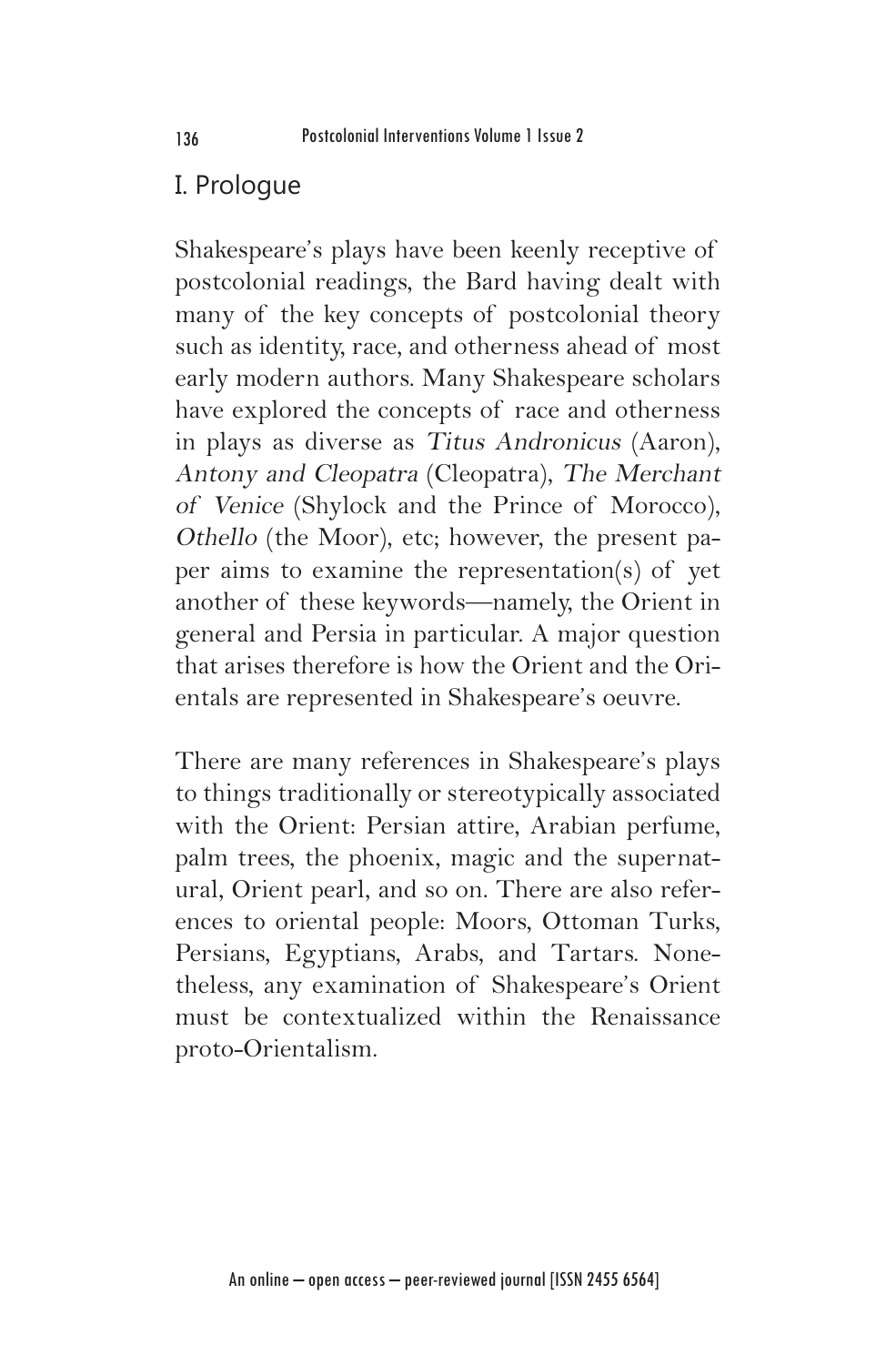## II. The Imagined Zone: The Orient in the Early Modern Era

Elizabethans were interested in tales of exotic adventures, and playwrights tried to feed this hunger. It is not shocking that the main playwrights of the era have written at least one play dealing with the Orient and the Orientals.

If there ever was a time in the world's history when the eyes of Europe should have been turned to the Orient, the sixteenth century was that time. And if there ever was a period in which interest in the East was not merely one of curiosity or novelty, but an active interest made necessary by the conditions of the time, it was the Elizabethan period. (Wann 184)

There are of course many reasons behind such a widespread attention to exoticism. Early 16th century was the era of expansionism, when many travelogues were written and became available to the public: Richard Eden's The History of Travel (1577) and Richard Hakluyt's Principal Navigations, Voyages and Discoveries of the English Nation (1589) are two famous examples. Colonial exploitation of the rich natural resources in other lands was prominently foregrounded:

English readers were invited, in Hakluyt's pages (and later in the collections edited by Samuel Purchas) to look at the rest of the world from a shared perspective, to believe in their com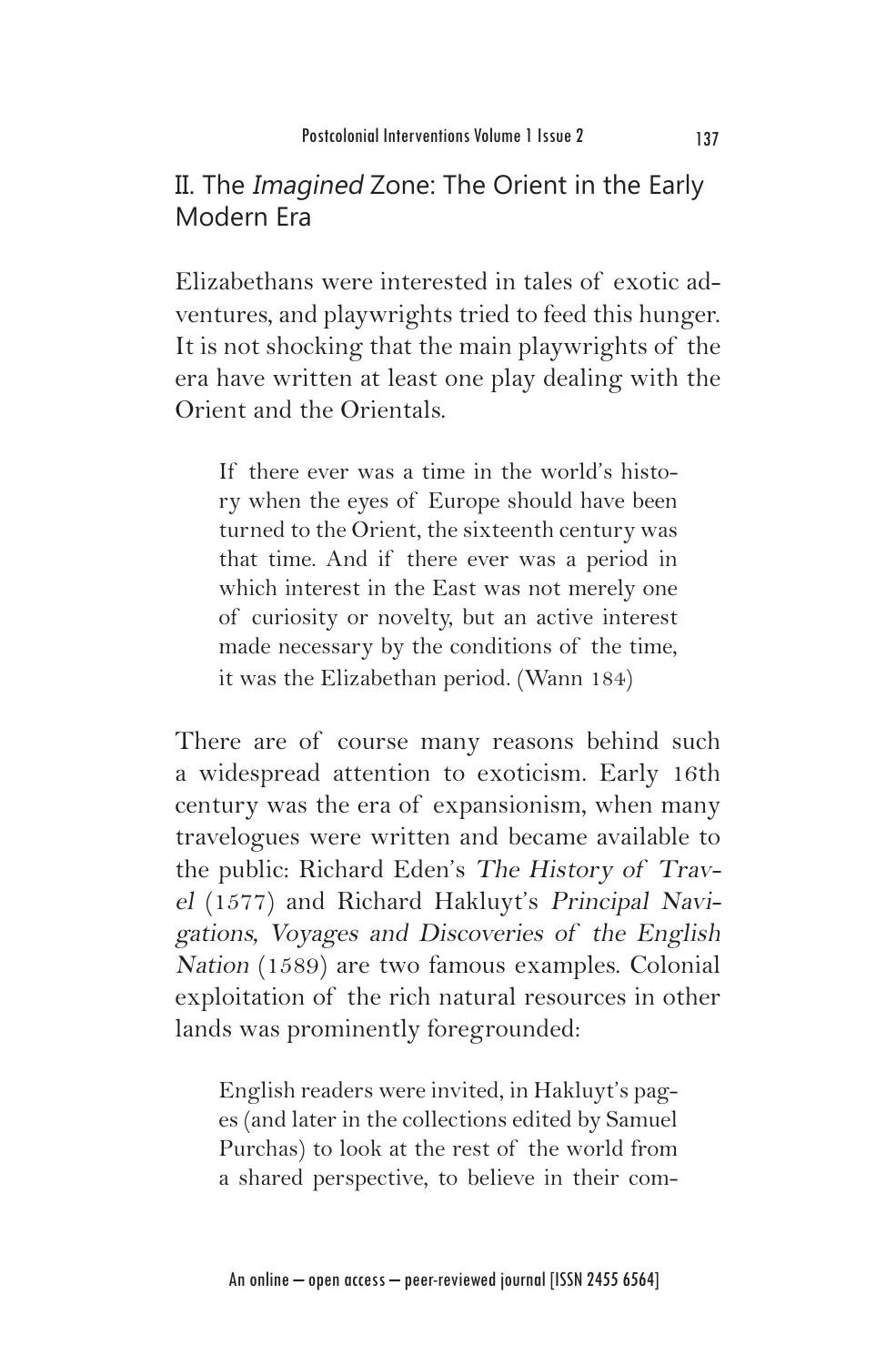mon investments in overseas travel, trade, and colonization, and to enjoy the prospect of their future global success. (Loomba, Shakespeare 12-13)

The growth of interest in writing exotic travelogues is in fact one offshoot of the rise of the concepts of nationhood and commonwealth during the early Renaissance. In Forms of Nationhood: The Elizabethan Writing of England (1992) Richard Helgerson underscores the linguistic and literary construction of nationhood (10). This discursive formation of national identity is mainly powered by two strategies: construction of sameness (assimilation) and difference (dissimilation). Assimilation is intra-national and dissimilation extra-national. Shakespeare's famous eulogy of England in Richard II ("This royal throne of kings, this sceptred isle … This blessed plot, this earth, this realm, this England"  $\lceil$ II. i. 40-50 $\rceil$ ) is one literary example of intra-national assimilation. A literary example for dissimilation is Sir Thomas More's Utopia (1516), where the Renaissance Humanism offers a blueprint for colonial exploitation—later reflected in Shakespeare's Tempest (circa 1611). One other example is Shakespeare's The Merry Wives of Windsor (circa 1602) where "Falstaff describes one of the women he fancies as 'a region in Guiana, all gold and bounty' and announces his intentions to make simultaneous love to two women thus: 'They shall be my East and West Indies, and I will trade to them both'" (Loomba, Shakespeare 14).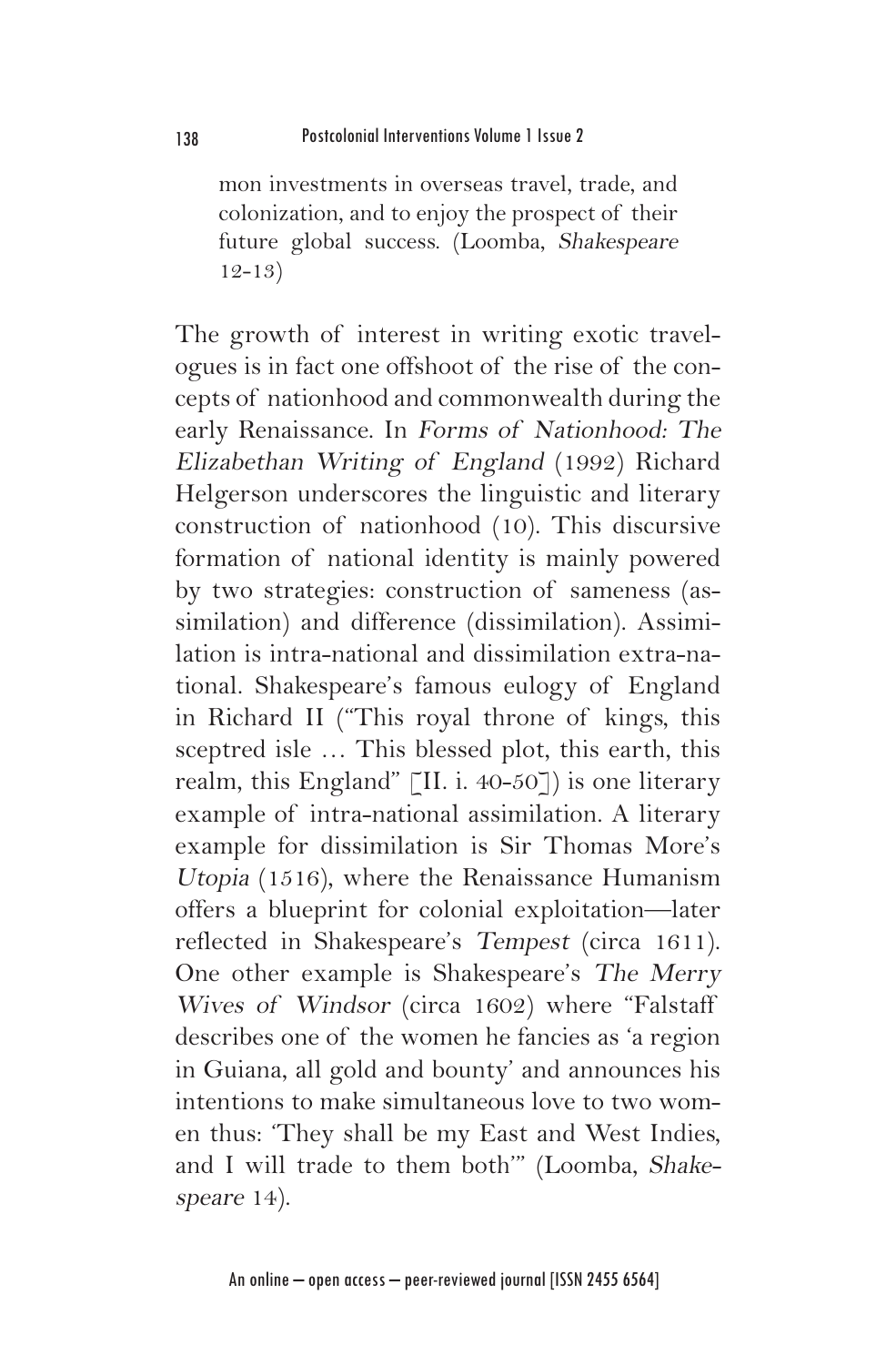This Eurocentric ideology of the early modern era is also reflected in Othello (1603), where the other side of the world is depicted as an exotic place where "…cannibals that each other eat, / The Anthropophagi, and men whose heads / Do grow beneath their shoulders" (I. ii. 143-145). The anxiety of black presence is felt all through the play — "the character of Othello confirms the cultural prejudices of the time … [when] the color black was associated with the demonic" (Mason 70-73). In 1601, Queen Elizabeth I issued the expulsion of blackamoors from England, for she was "highly discontented to understand the great numbers of Negroes and blackamoors … who are fostered and powered here, to the great annoyance of her own liege people, ... [and] for that the most of them are infidels having no understanding of Christ or his Gospel" (cited in Loomba, Shakespeare 52). At the end, the excuse is religious. Religion has long been (mis-)used as an ideological state apparatus for the development of imperial projects—an idea that goes a long way back in history.

In the aftermath of the fall of the Roman Empire and the rise of Islam in the 7th century, the binary opposition of East/West took a new form: Christianity/Islam. Afterwards, the Crusades ensued. In 1095, Pope Urban II at the Council of Claremont "informed the audience that the latest Christian defeats (in Anatolia) were a consequence of human wickedness" and added: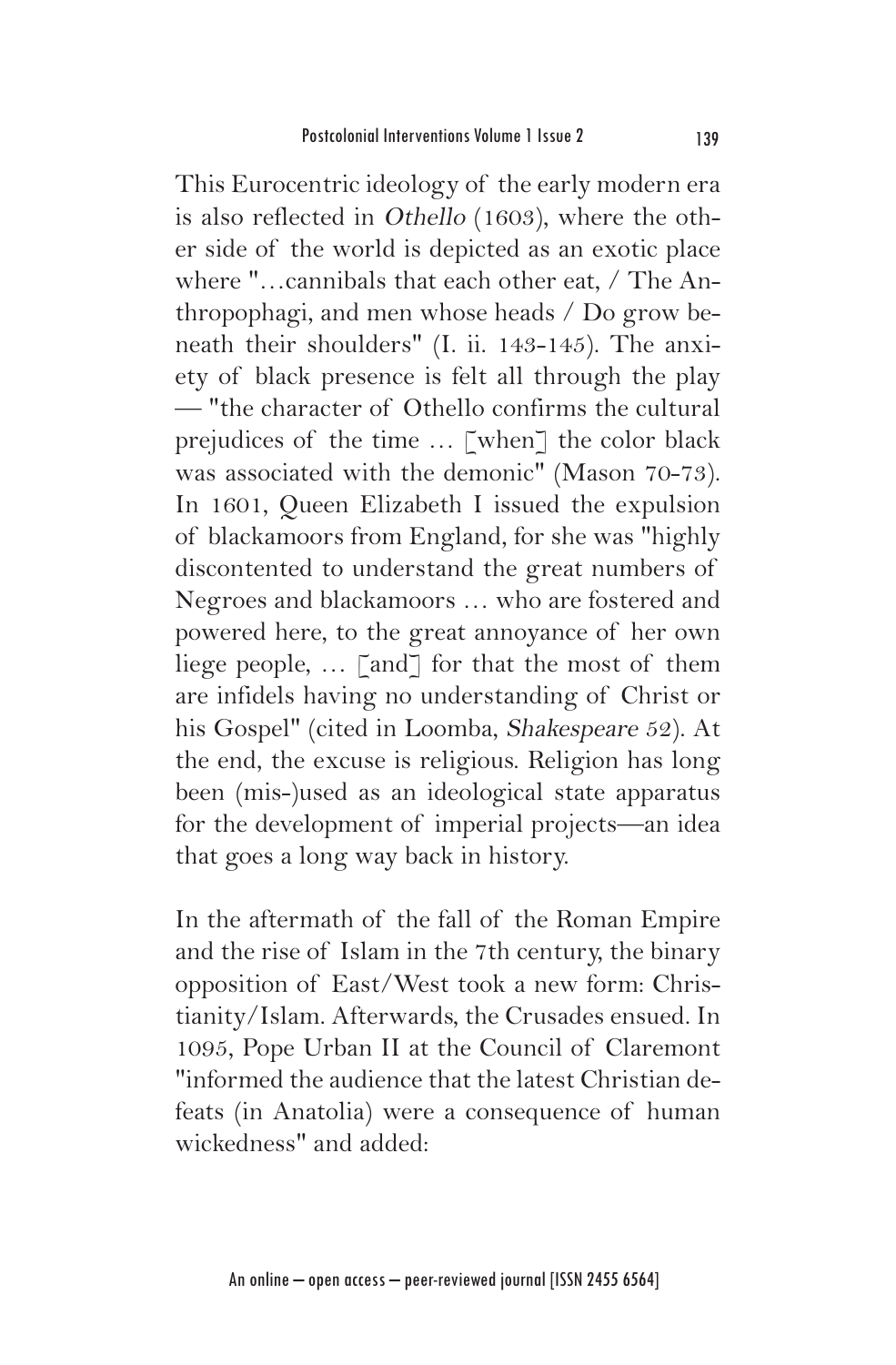Therefore go forward in happiness and in confidence to attack the enemies of God [the Muslims]. … They have made Asia, which is a third of the world, their homeland—an area justly reckoned by our fathers as equal to the two other parts both for size and importance. … There remains Europe, the third continent. How small is the part of it inhabited by us Christians! (cited in Macfie 17-18)

The opposition of Christianity/Islam, amplified by the threat of the Ottoman Empire of Sultan Suleyman, is felt in Shakespeare's Othello, Marlowe's Tamburlaine the Great, etc. Therefore, for many years this multifaceted conflict between Europe and Asia endured. Stereotypes and negative images of the Orient and the oriental came to infiltrate the western discourse of knowledge. And Shakespeare was no exception: "the meanings of Shakespeare's plays were both derived from and used to establish colonial authority" (Loomba and Orkin 1).

#### III. The Case of Persia

The division of the known world into a binary of the West versus the East dates back to the fifth century BC: "for the Greeks the essential dichotomy laid between East and West, Persia and Greece, Asia and Europe" (Macfie 15-16). Further, "when Herodotus' histories were translated into English in the sixteenth century, Persia emerged as an enemy of ancient Greek culture and civilization"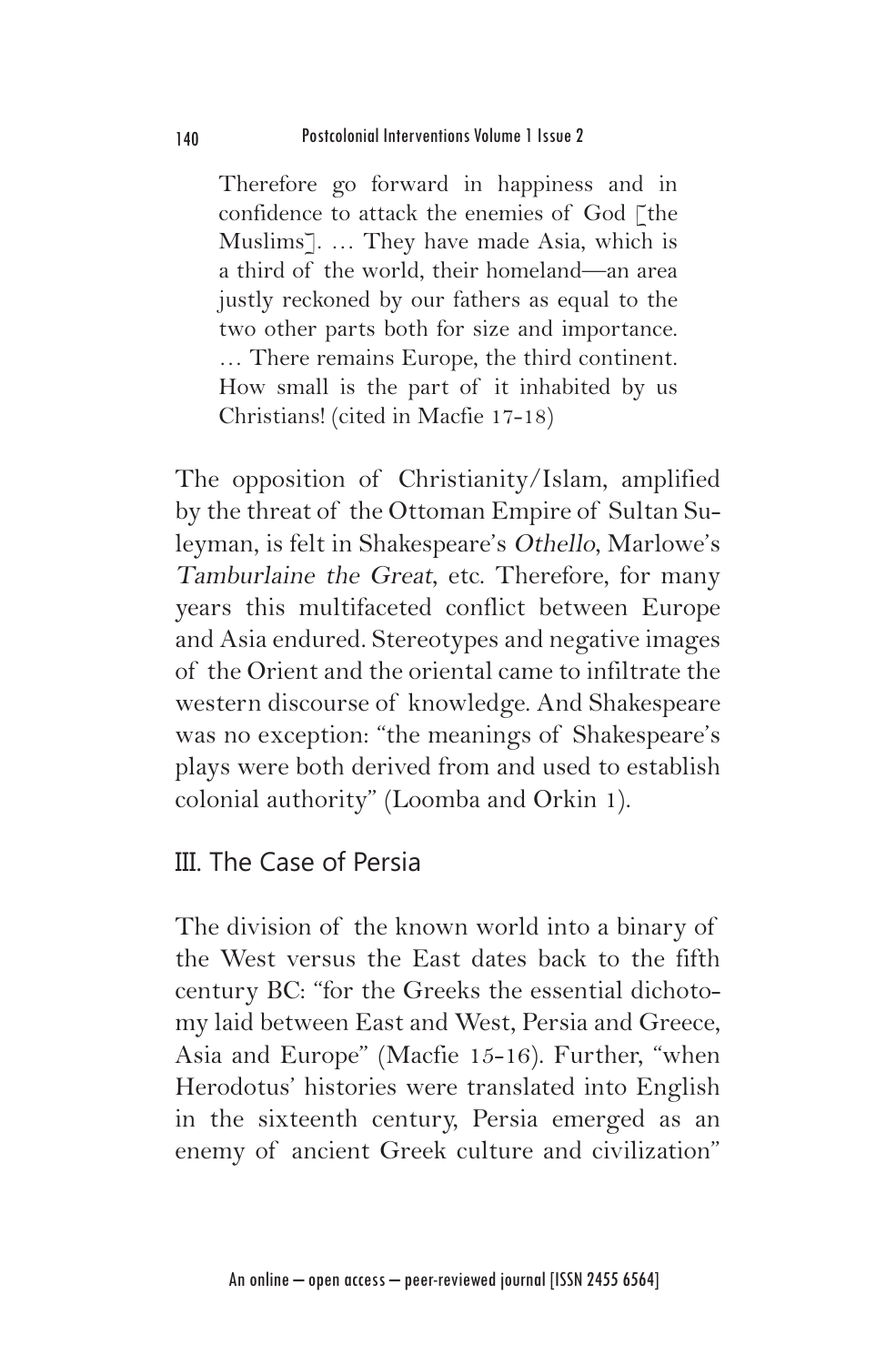(Masood 8). Persia, in this context, denoted an exotic land much famed for its lavish splendor and arbitrary authority — all that was antithetical to European values.

Here I shall examine the representations of Persia and the Persians in Shakespeare's work, and will show how literature has been deployed for discursive construction of knowledge about the East—a discourse fueled by fantasy and desire.

The history of Western stereotypes about Persia goes back to the time of classical Greece and Aeschylus' The Persians (circa 470 BC) where the Persians are depicted invariably as the hostile 'other'. The same frame of mind could be seen in later works such as Thomas Preston's Cambises (circa 1560), Christopher Marlowe's Tamburlaine the Great (1587), Edmund Spenser's The Faerie Queene (1590-6), Thomas Moore's Lalla Rookh (1817), James Morier's Haji Baba of Ispahan (1824), and so on. And all these representations share one point: the use of (racial and cultural) stereotypes. These stereotypes reinforced the exotic image of the Persians in the minds of European readers. But how do these racial/cultural stereotypes work?

According to Homi K. Bhabha, the function of stereotype "as phobia and fetish" is that it "threatens the closure of the racial/epidermal schema for the colonial subject and opens the royal road to colo-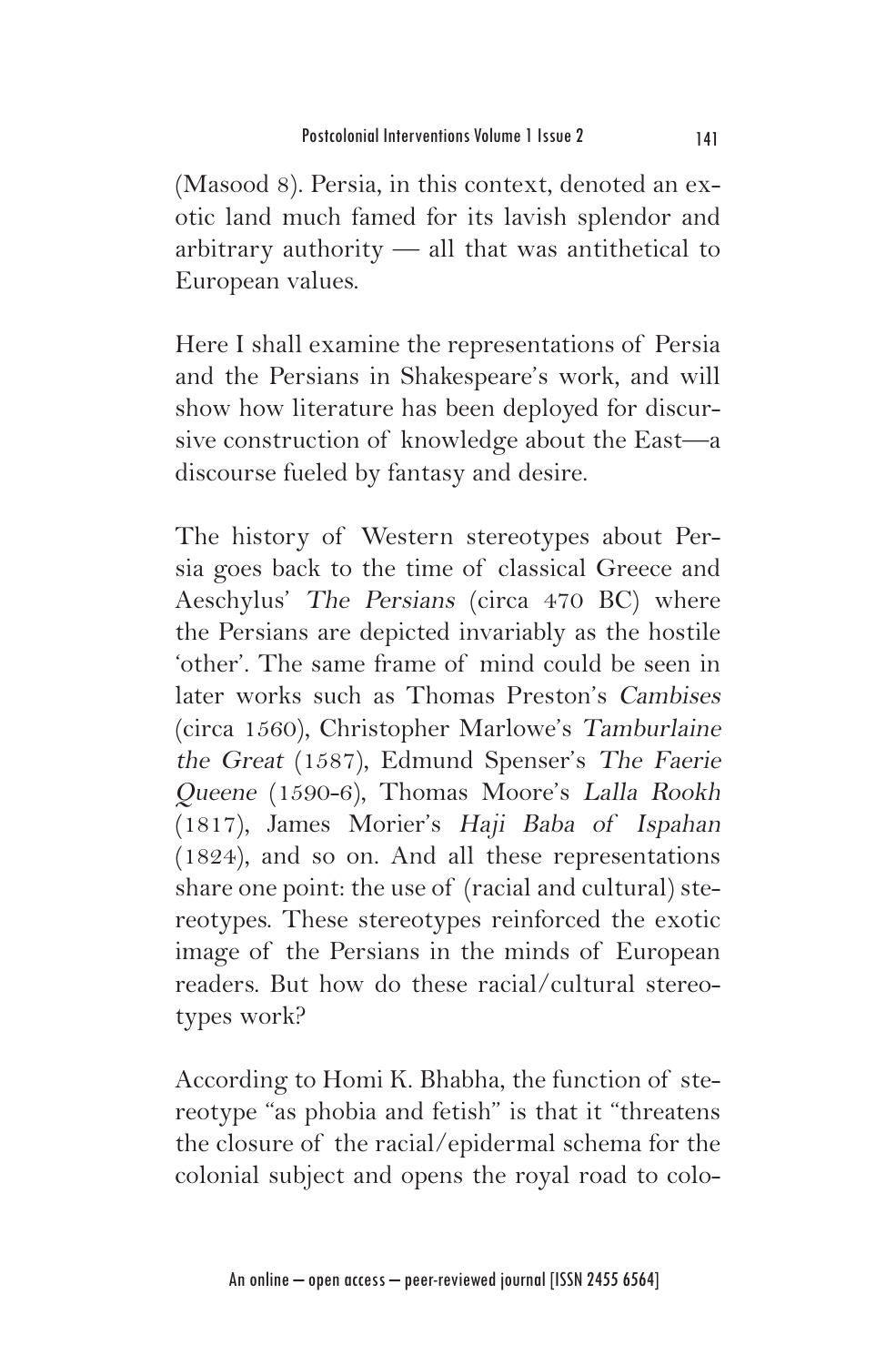nial fantasy" (Bhabha 104). This clearly explains why Bhabha urges us to consider the notion of stereotype in terms of fetishism (Bhabha 106). The "structural link" that, according to Bhabha, exists between racial stereotype and fetishism is secured by a Freudian reading of the concept in Said's Orientalism. For Said, stereotypes are practical apparatuses in the hands of the homogenizing discourse of colonial power. Freudian fetishism is also a kind of "fixation on an object that masks the difference [anxiety over the lack] and restores an original presence [desire for similarity]" (ibid.).

Now let us examine the use of such stereotypical images in Shakespeare's work. References to Persian and the Persians can be found in seven of Shakespeare's plays, namely, King Lear, The Comedy of Errors, King Henry VI, Henry IV, The Merchant of Venice, Antony and Cleopatra, and Twelfth Night. These references fall mainly into two groups: either they allude to the ancient Achaemenid Kings (Cambyses, Darius and Cyrus) to exemplify the greatness of power and lavish luxuriousness, or they mention the contemporary Safavid Kings, especially the Great Sophy, Shah Abbas I (who reigned from 1588 to 1629) in order to warn the Christian world "against their forren foe that commes from farre," (Spenser 138) as in Thomas Haywood's The Four Prentices of London (1594) in which "Sophy the Persian" is pictured as a sworn enemy of Christendom who must be eliminated. The Comedy of Errors alludes to Persia as a land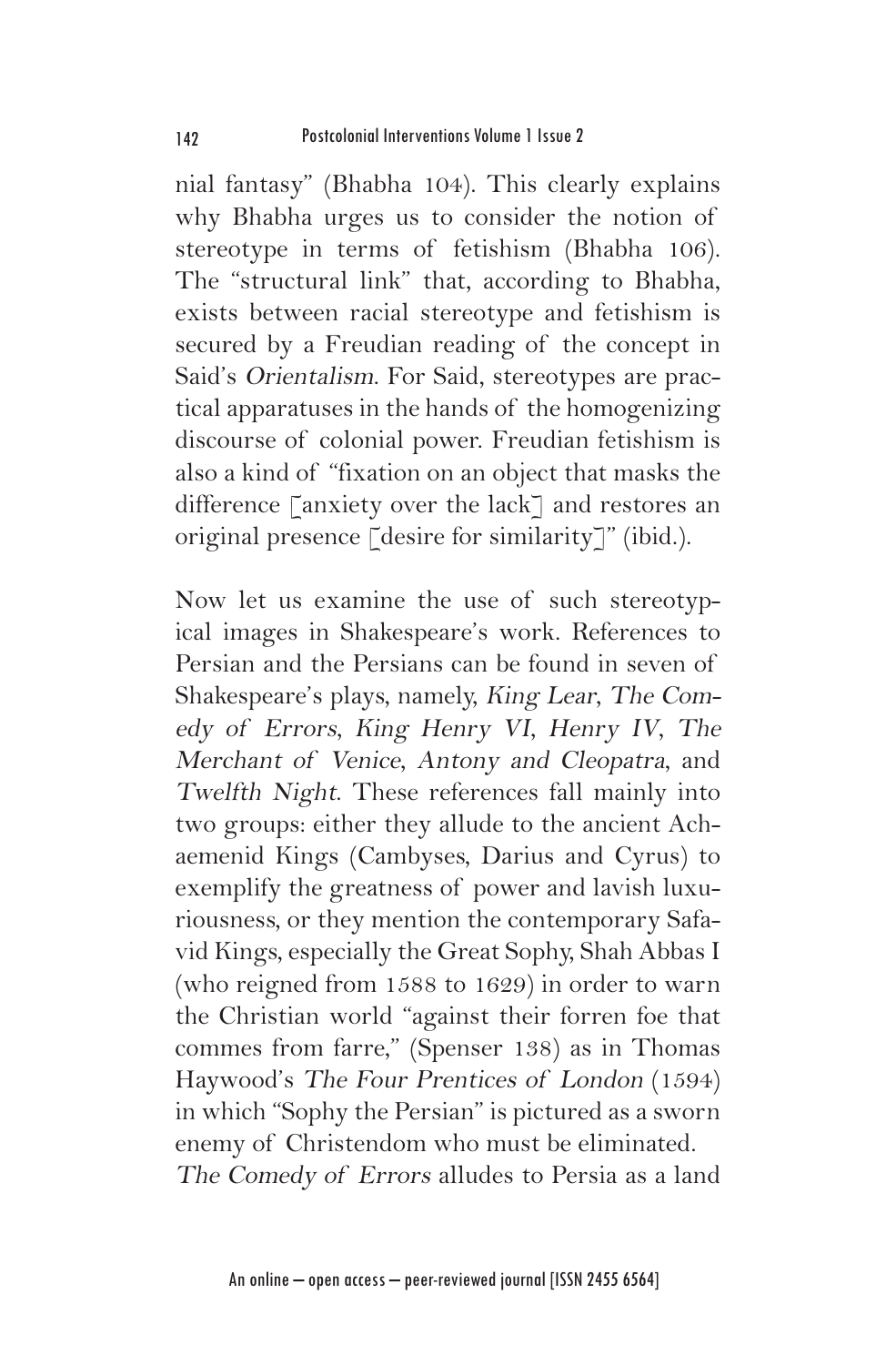of wealth and riches, a good place for a Western man of wit to gain a fortune quickly and easily. So when in the play the Second Merchant finds Angelo in financial trouble, he advises him to head towards Persia to be able to repay his debts,

SECOND MERCHANT. You know since Pentecost the sum is due, and since I have not much importun'd you; nor now I had not, but that I am bound to Persia, and want guilders for my voyage. Therefore make present satisfaction, or I'll attach you by this officer. (IV. i. 1-6)

The Orientalist stereotype of heading due east to get rich is an ingrained motif in literature of the West, where the orient is supposed to be a land of opulence—the most memorable literary example is perhaps Rudyard Kipling's novella "The Man Who Would Be King" (1888), which is an imperial allegory.

In the same vein is the reference to "Persian attire" in King Lear, where Lear to Edgar does say:

You, sir, I entertain for one of my hundred; only I do not like the fashion of your garments. You will say they are Persian attire, but let them be changed. (III. vi. 39-41)

The reference to luxurious "Persian attire" does in fact reflect the fashion for robes of embroidered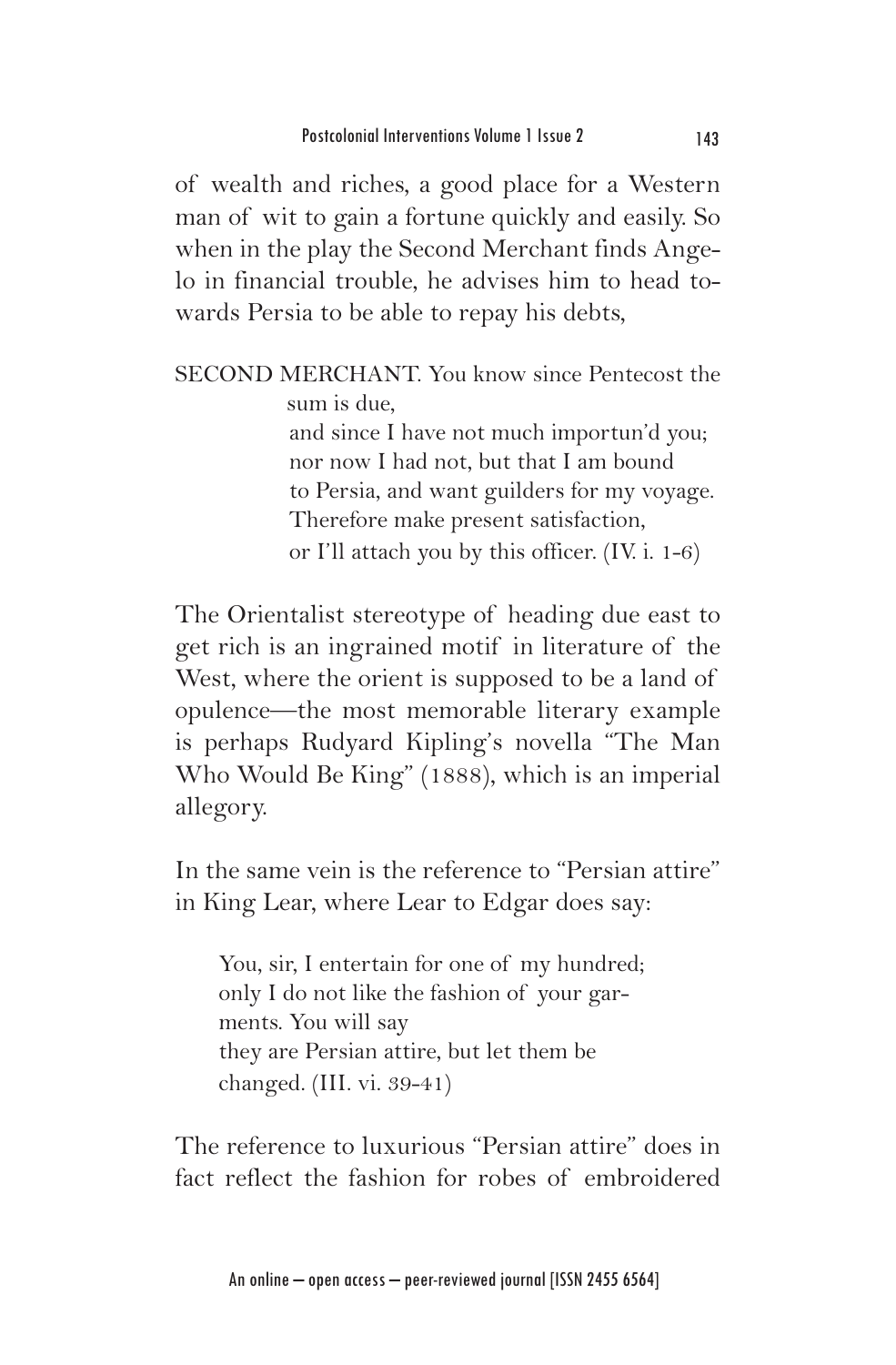silk arrived in London along with an embassy of British merchants and adventures headed by the Sherley brothers (early in the reign of James I). Allusions to travels of Robert and Anthony Sherley to Persia appear in Shakespeare's plays here and there, and contextualizing their significance is useful.

Hafiz Abid Masood locates the "origins of England's interest in Persia as early as the reign of Henry VIII" (2); Sir Thomas Wyatt, Masood continues, mentions a Robert Brancetour as "the first Englishman in Safavid Persia, a forerunner of Anthony Jenkinson and other Muscovy company agents who went to Persia in 1560s and 1570s as well as the more celebrated Sherley Brothers who reached Persia towards the end of the sixteenth century" (Masood 5). The mission of these envoys was to convince, or better said to provoke, the Great Sophy (the Shah of Persia) to rise and stand against the Ottoman Turks who were a fatal threat to Christian Europe. In The Generall Historie of the Turkes (1603) Richard Knolles, with prejudice to the interests of Christian Europeans, discusses Anglo-Ottoman relations in the early modern era and calls the Ottomans heretics and devils and their empire the "terror of the world … thundering out nothing but still blood and warre" (n. pag.).

Therefore, for the safety of their own land and also for maintaining their own pivotal role in Mediterranean trades, the English stirred the Persians into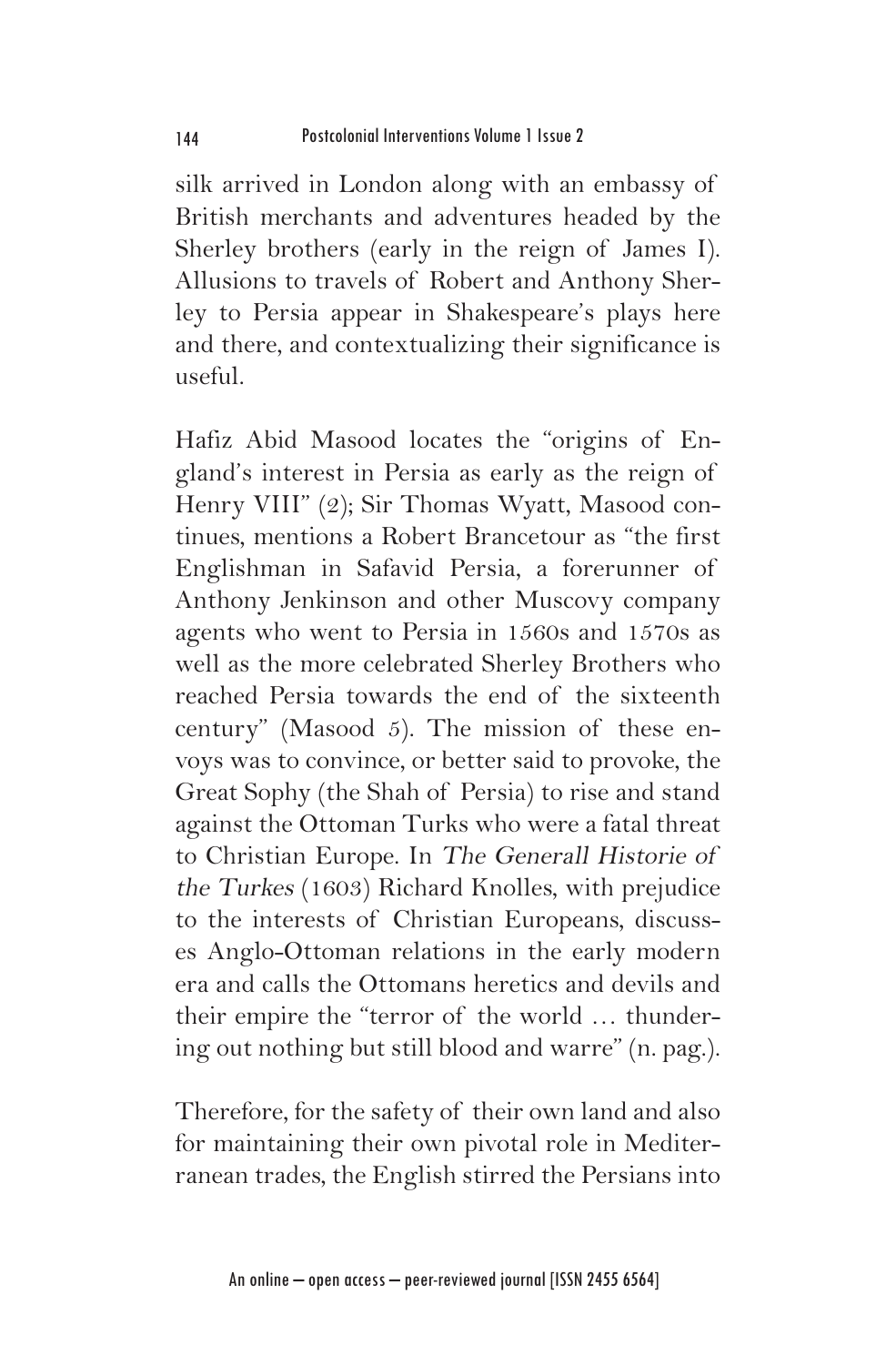fighting the Ottomans. The age-old colonial policy of "divide and rule!" was employed to inflame sectarian differences; the Persians were Shiite and the Ottoman Turks were Sunni, and igniting their schism would have been beneficially important for the Europeans, because Persia would act as a buffer to fend off Ottoman's threats to Europe. That is why the Shirley brothers were sent to the court of Shah Abbas; their mission was to help train the amateur army of the Safavids. They even received a generous pension from the Persian court, to which Shakespeare alludes in Twelfth Night:

FABIAN (to Sir Toby). I will not give my part of this sport for a pension of thousands to be paid from the sophy. (II. v. 148-9)

The second reference to the Sophy in the play is made by Sir Toby, describing the bravado of a soldier:

Why, man, he's a very devil. I have not seen such a firago. I had a pass with him, rapier, scabbard, and all, and he gives me the stuck-in with such a mortal motion that it is inevitable; and on the answer, he pays you as surely as your feet hits the ground they step on. They say he has been fencer to the sophy. (III. iv. 232-6)

These references show the prevalent interest in the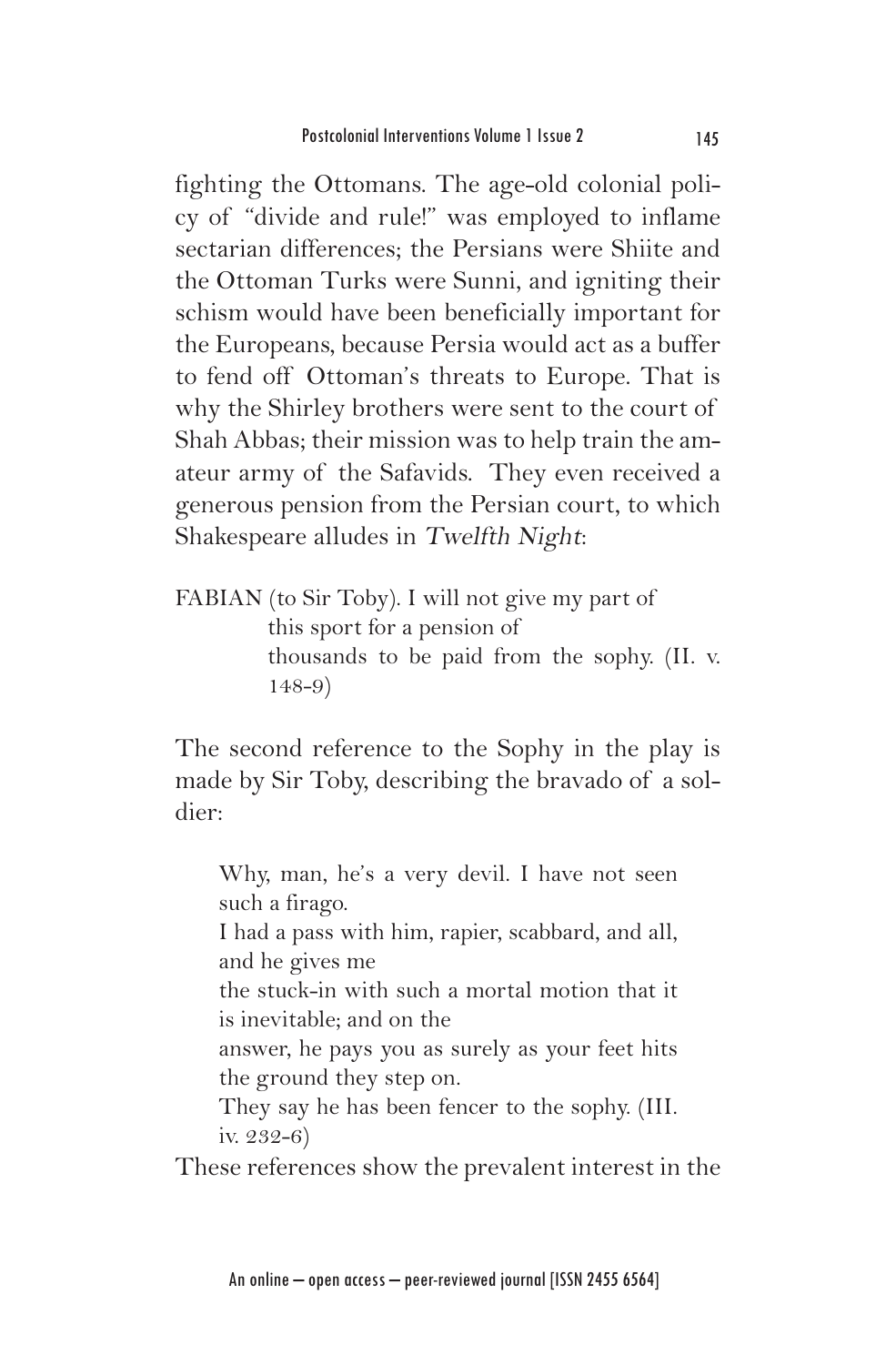accounts of the adventures of the Sherley brothers (in about 1601) as ambassadors to the Shah. Shakespeare therefore has been familiar with these narratives.

Another allusion to the rivalry of the Great Sophy of Persia and Sultan Suleyman of the Ottoman Empire appears in The Merchant of Venice, where the Prince of Morocco speaks to the wise Portia as follows:

Therefore I pray thee lead me to the caskets to try my fortune. By this scimitar, that slew the Sophy and a Persian prince, that won three fields for Sultan Solyman, I would o'er-stare the sternest eyes that look, outbrave the heart most daring on the earth, pluck the young sucking cubs from the shebear, yea, mock the lion when a roars for prey,

to win thee lady. (II. i. 23-31)

The Ottomans have been, since the Middle Ages, a constant threat to the Christian world; especially in the 16th century and under the leadership of Suleyman the Magnificent they reached the height of their power. Fear of the Turks is reflected in the literature of the time. Spenser in The Faerie Queene speaks of "faithless Sarazin all armed to point,/ In whose great shield was writ with letters gay/ Sans foy" (Book I, Canto II). He symbolically urges "the feeble Britons" to "uproar and mightily defend / Against their forren foe, that commes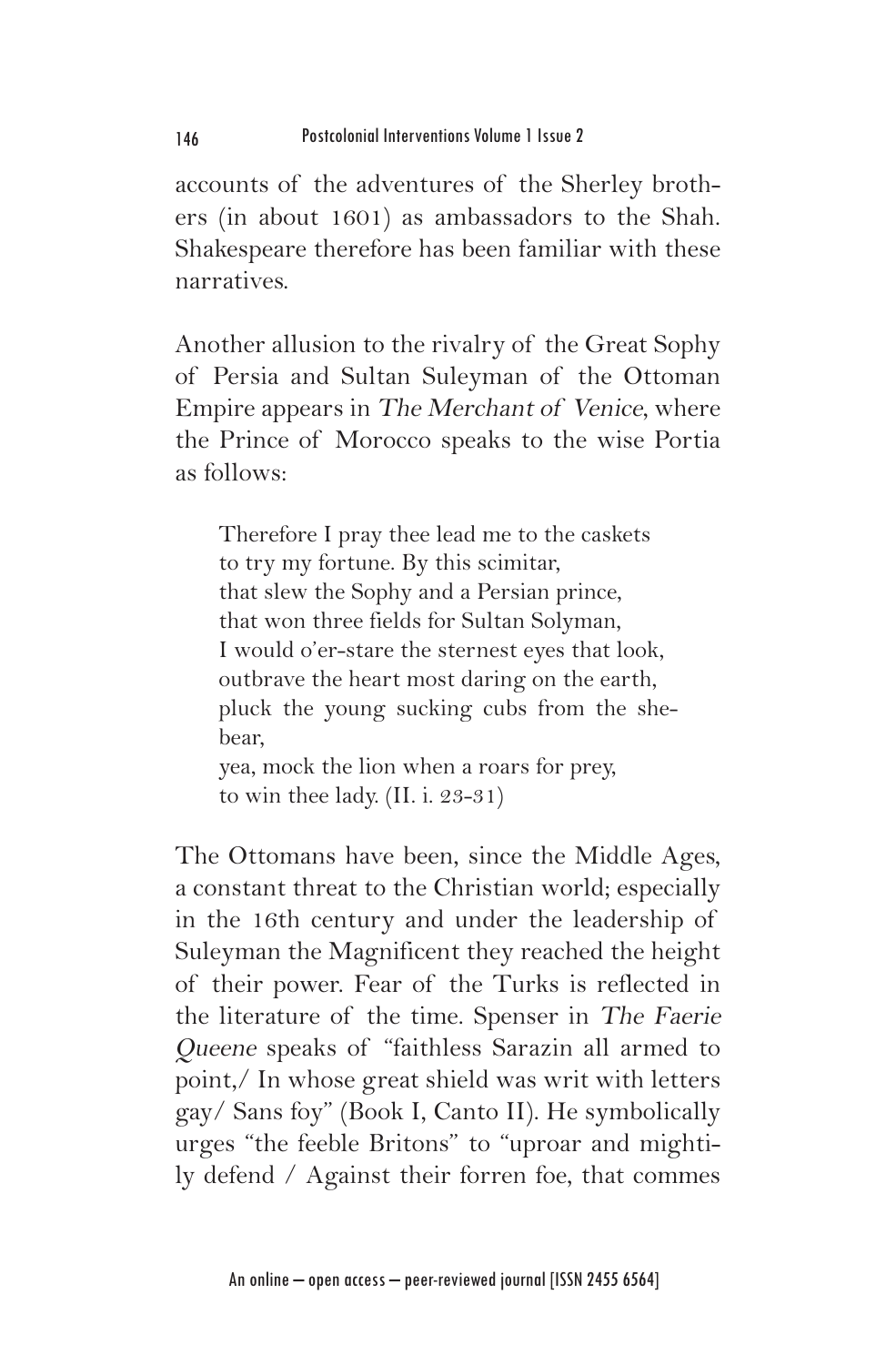from farre" (Book III, Canto III). Shakespeare in Othello describes the threat of Saracens for Cyprus which was at that time a protectorate of Venice. Nonetheless, Persia and the Ottoman Empire were not the same; they were rivals. However, they were generally taken to be alike—categorized under one single rubric of "enemies of Christian crusaders." And this is expected of colonial discourse which is homogenizing; it uses general categories like oriental versus western: "underlying these categories is the rigidly binomial opposition of 'ours' and 'theirs,' with the former always encroaching upon the latter (even to the point of making 'theirs' exclusively a function of 'ours')" (Said 227). However, "such a category is not so much a way of receiving new information as it is a method of controlling what seems to be a threat to some established view of things" (Said 59).

## IV. Epilogue

English drama of the early modern period was informed by external threats to national identity, by the anxieties attached to the threat of Islamic conversion, by the impending menace of the Ottoman Empire to Europe; Marlowe's The Jew of Malta (1590), Shakespeare's Othello (1603), and Robert Daborne's A Christian Turned Turke (1612) particularly depict the dual threat of the Turks in conquering both land and religion.

In that situation, England used Persia as a counter-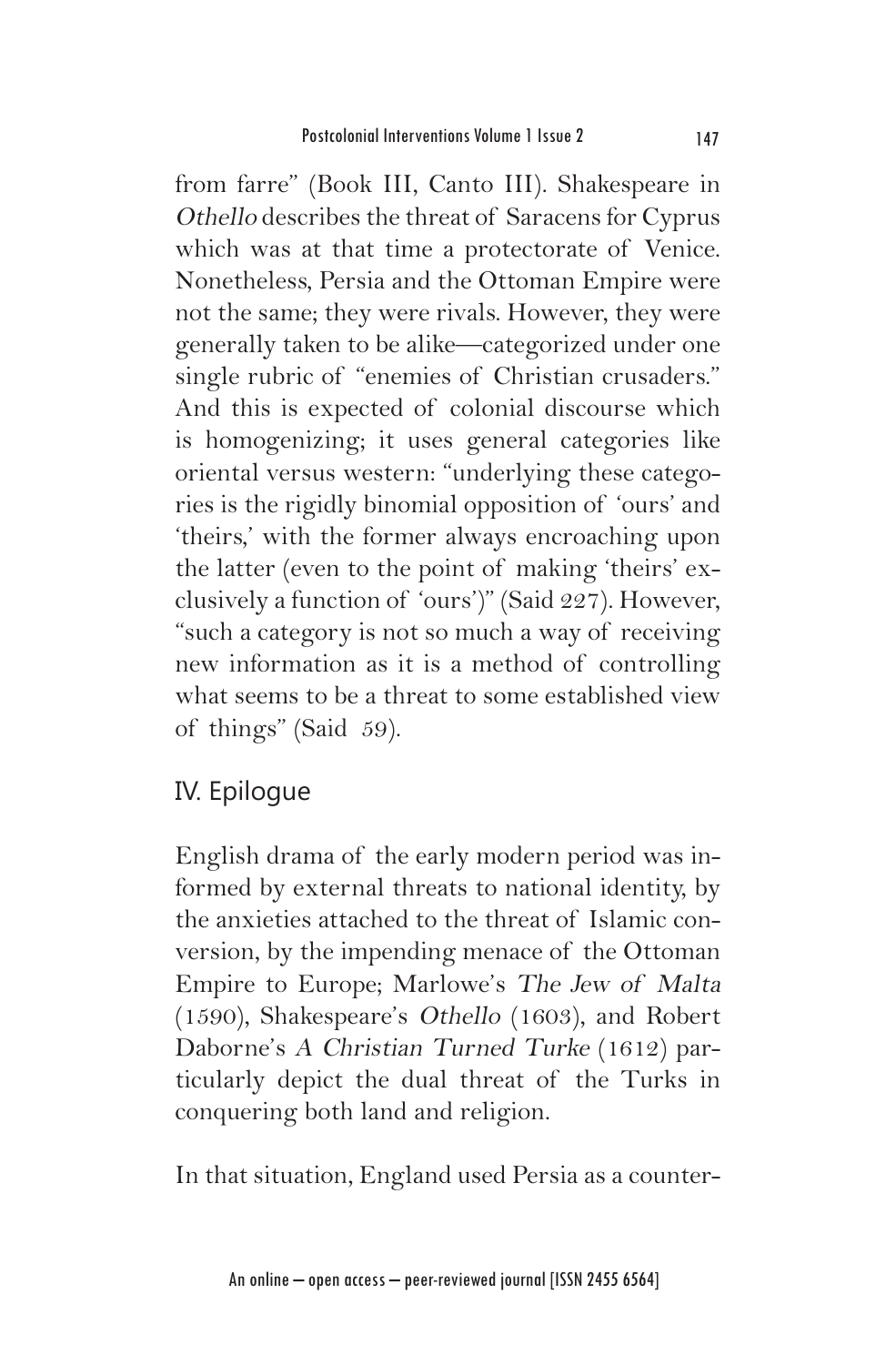weight to the threats of the Ottomans; the Sherley brothers came to the court of Shah Abbas as English ambassadors to persuade, or rather provoke, the Shah of Persia to wage war against the Muslim Turks of the Ottoman Empire and thwart their advances into the Christian Europe. A short while later again Persia was used by the British to take back the Strait of Hormuz (Ormus)—a strategic shipway for transporting spice, etc.—from another colonial power, Portugal (in 1622). These colonial adventures were not unknown to major Renaissance writers. Shakespeare has alluded to the rivalry of Persian Sophy and Ottoman Suleyman in The Merchant of Venice; the Bard had been familiar with the colonial adventures of the Sherley brothers (Twelfth Night). Yet in almost all these Early Modern narratives we can see a partial view of the east (especially of the Middle East) on the basis of an ontological distinction between the Occident (the self) and its other, the Orient. The textual representation of the Orient in general and Persia in particular is mostly imaginary, driven by fantasy and desire.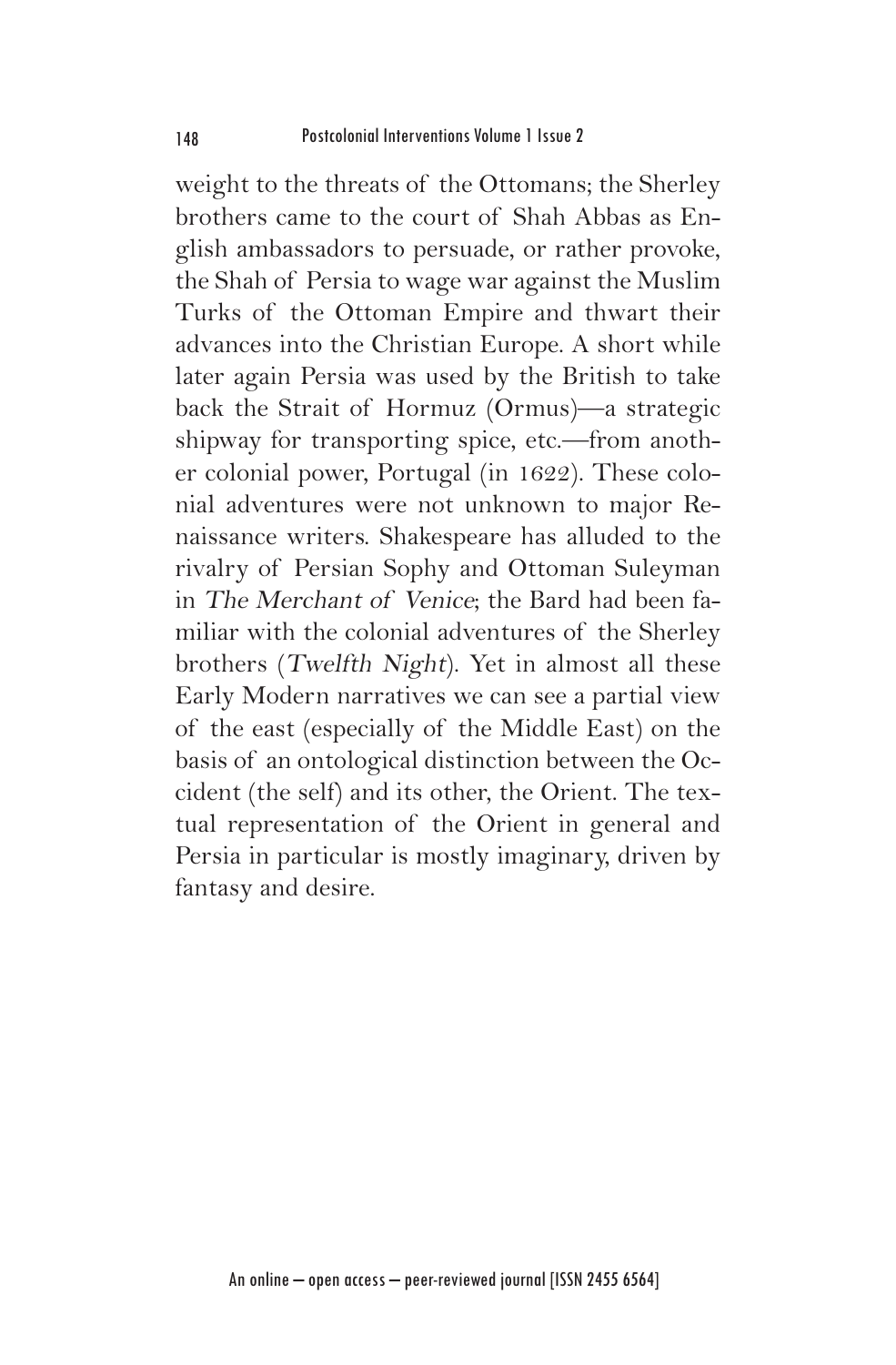#### Works Cited

- Bhabha, Homi K. The Location of Culture. London: Routledge Classics, 2004. Print.
- Childs, Peter and Patrick Williams. An Introduction to Post-Colonial Theory. London and New York: Prentice Hall, 1997. Print.
- Dollimore, Johnathan and Alan Sinfield, eds. Political Shakespeare. Essays in Cultural Materialism. Manchester: Manchester UP, 1994. Print.
- Helgerson, Richard. Forms of Nationhood: The Elizabethan Writing of England. Chicago: University of Chicago Press, 1992. Print.
- Huddart, David. Homi K. Bhabha. London and New York: Routledge, 2006. Print.
- Kipling, Rudyard. The Man Who Would Be King. The Pennsylvania State University, Electronic Classics Series, 2003. Print.
- Knolles, Richard. The Generall Historie of the Turkes, from the first beginning of that Nation to the rising of the Othoman Familie: with all the notable expedition of the Christian Princes against them. Together with the Lives and Conquests of the Othoman Kings and Emperours. London: Adam Islip, 1603. Print.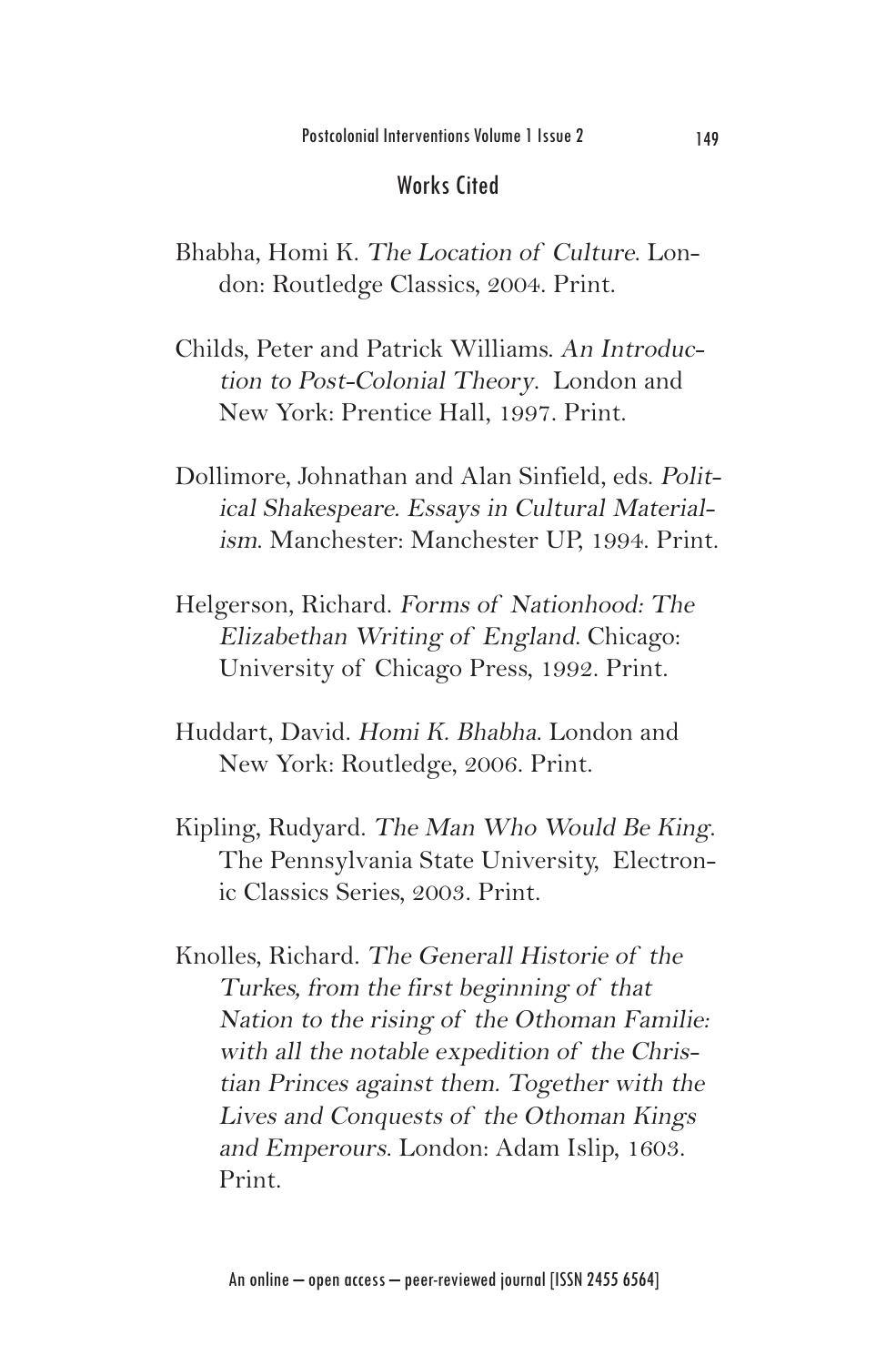- Loomba, Ania. Shakespeare, Race, and Colonialism. Oxford: Oxford UP, 2002. Print.
- Loomba, Ania and Martin Orkin, eds. Post-Colonial Shakespeares. London and New York: Routledge, 2004 [1998]. Print.
- Macfie, A. L. Orientalism. London and New York: Pearson Education, 2002. Print.
- Marlowe, Christopher. Christopher Marlowe, Complete Plays and Poems. Ed. E. D. Pandry. London: J. M. Dent, 1996. Print.
- Mason, Pamela. Othello: Cambridge Student Guide. Cambridge: Cambridge UP, 2002.
- Masood, Hafiz Abid. "From Cyrus to Abbas: Staging Persia in Early Modern England." Diss. University of Sussex, 2011. Print.
- More, Thomas. The Utopia. New York: ST Martin's Press, 1967. Print.
- Orkin, Martin. "Othello and the Plain Face of Racism," Shakespeare Quarterly 38, 2: 166- 188. Print.
- Said, Edward W. Orientalism. London and New York: Vintage, 1978. Print.

Schwab, Raymond. The Oriental Renaissance,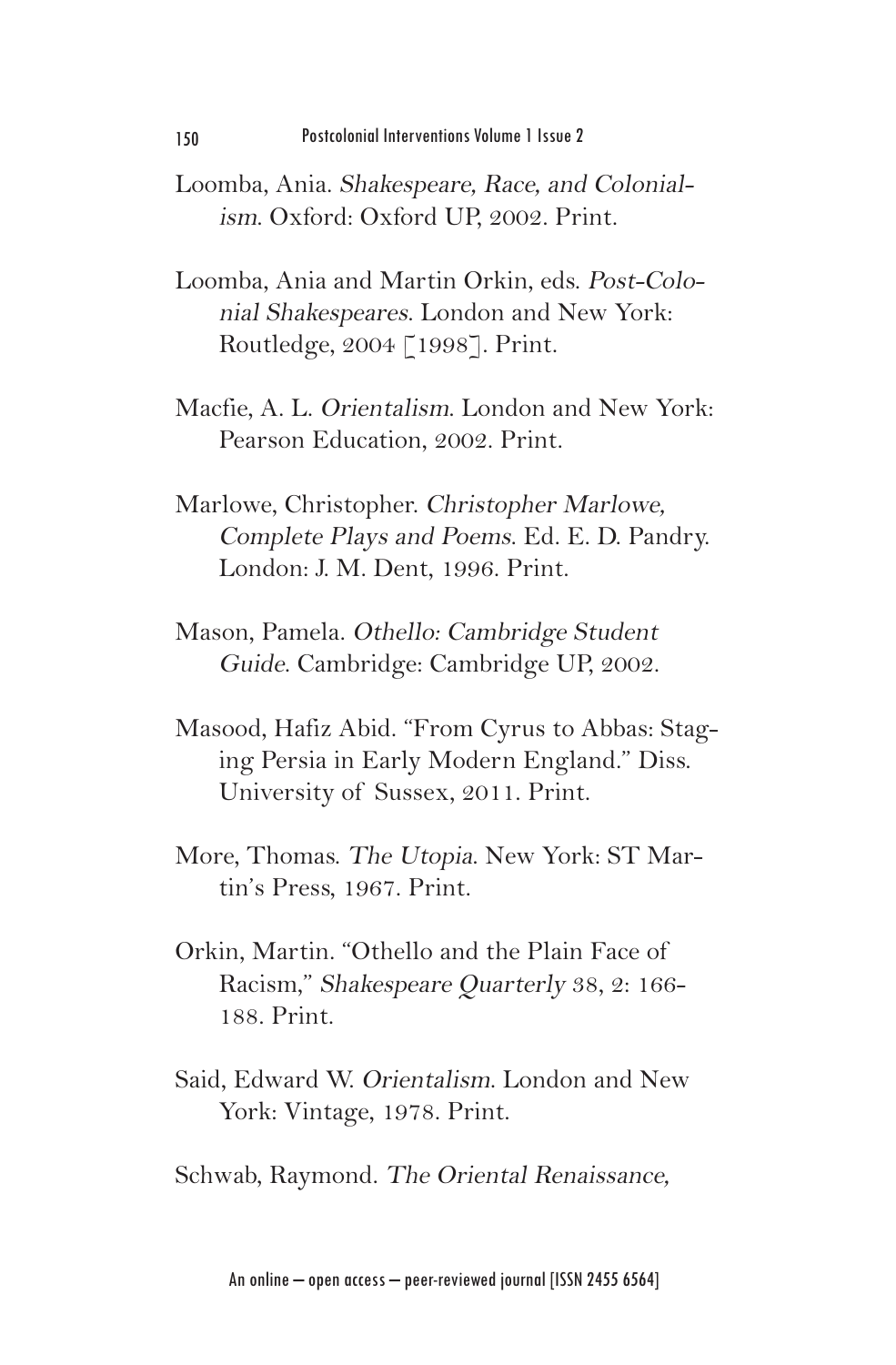Europe's Rediscovery of India And the East, 1680-1880. Trans. Gene Patterson-Black and Victor Reinking. New York; Columbia UP, 1984. Print.

Shakespeare, William. Complete Works. Ed. W. J. Craig. London and New York: Oxford UP, 1966. Print.

-----. Antony and Cleopatra. Ed. John Wilders. London: Thomson, 2002. Print.

- Spenser, Edmund. The Faerie Queene. Books Three and Four, edited with an Introduction by Dorothy Stephens. Indianapolis: Hackett Publishing Company, 2006. Print.
- Wann, Louis. "The Oriental in Elizabethan Drama," Modern Philosophy 12.6 (1915): 163– 187. Print.
- Young, Robert J. C. White Mythologies: Writing History and the West, 2nd ed. London and New York, 2004. Print.